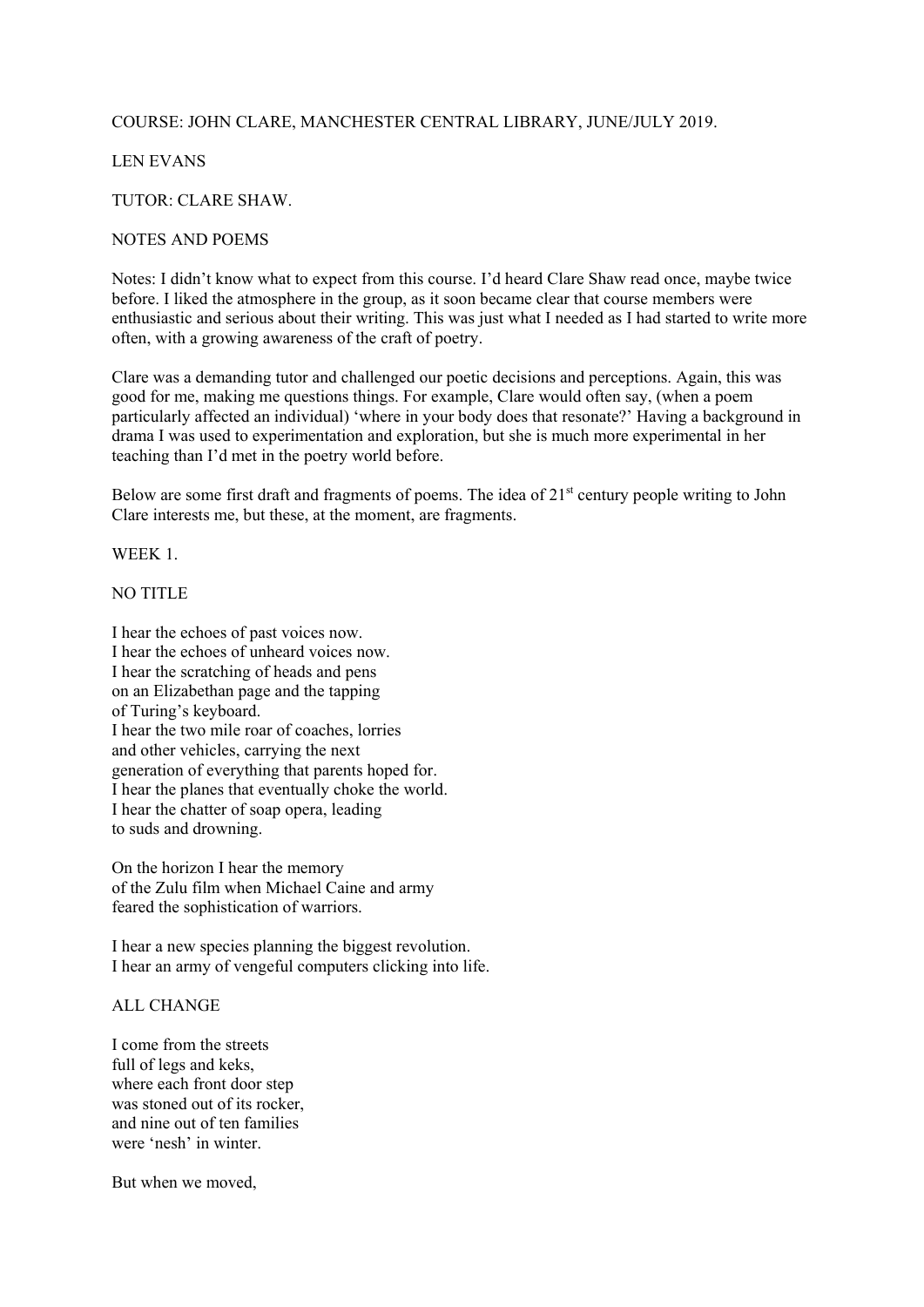keks became pants, front steps were cleaned by somebody else and 'nesh' offended the villagers.

And then we moved again. Pants became pressed, front steps became gateways and offence seemed to be taken by everyone in every street, house and institution.

## WEEK 2

#### CAUGHT IN THE DEEP

I was silver and gold and large in the hands of Victor.

His halfway house friend, with a Banksy beard, took a photo of us, then threw me back into the dirty canal.

I swam along and swallowed something green, then something red.

I can't tire of swimming, the alternative is worse. So I've acclimatised to the rust and the stink and the cold.

The towpath is full of photographers shouting at me to smile.

WEEK 4

# NO TITLE

I love to walk along this path I don't know. It is golden brown and quiet. To my right and left, grass and flowers grow wild. Up ahead the path is long, maybe infinite. I walk slowly and stop at intervals to consider this August mid-morning. I hear a trickle of water. I hear no animals or birds and come to the thought that this is what it was like before too much creation. NO TITLE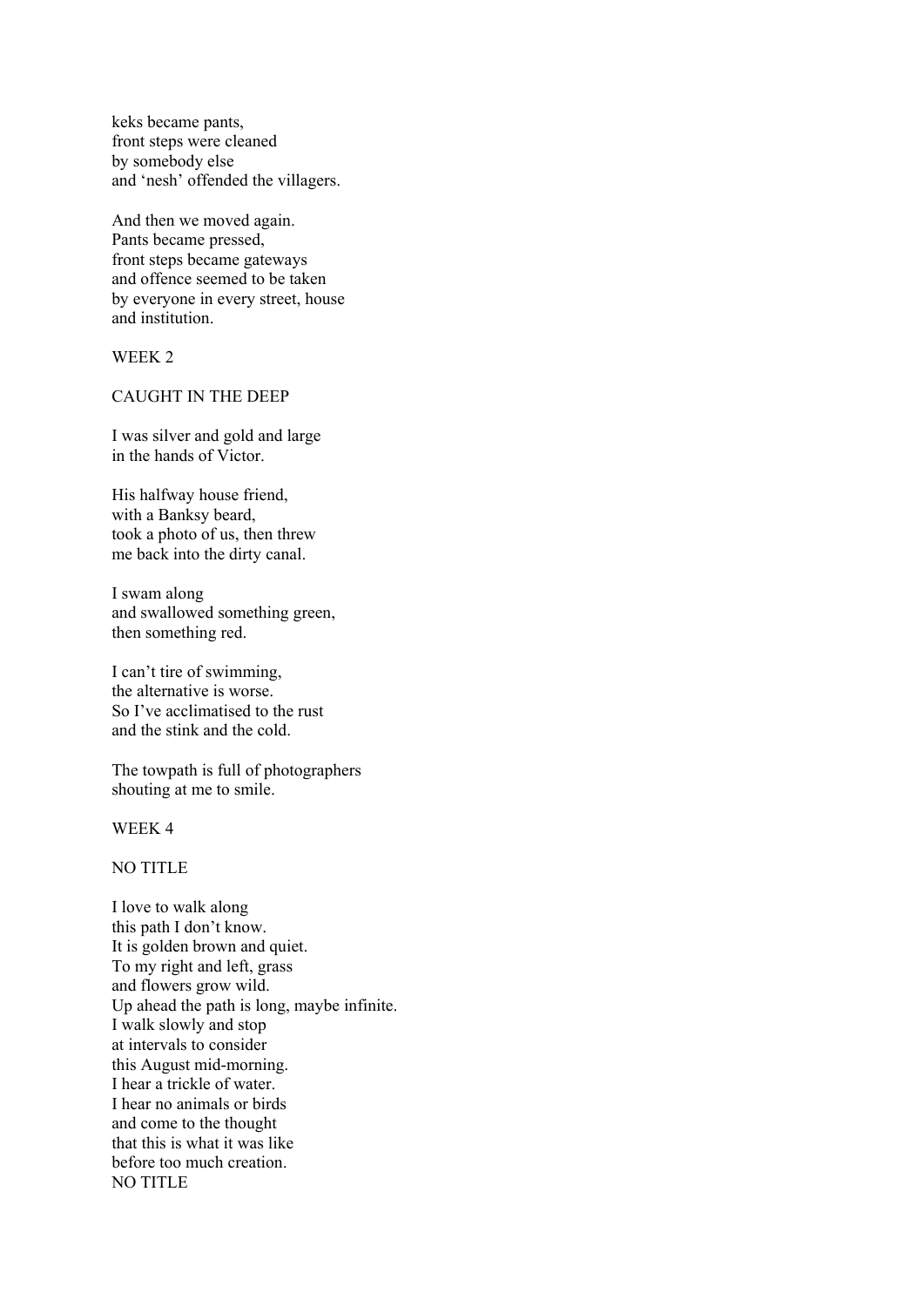On this summer coloured path, I feel a pebble, then pick it up; sky blue and smooth, hot in my hand.

Five miles further on, I feel a pebble, then pick it up; red and awkward and cold in my hand.

A stone bigger than me blocks my path and confronts me in Arabic.

## POSTCARDS

Dear John,

I'm sorry we haven't met before now. But I arrive at your open page in the perfect moment, two hundred years later, when your messages strike a progressively clearer alarm for us.

If I'd experienced your starvation, my growth would have lay in a thick shadow. If I'd suffered your losses, I'd have been hospitalised. If I'd lived with the full fist of class and power, I'd be in a strait jacket. My four walls would be telling me to refer myself to Self-Help-Services.

I'll write again.

Yours sincerely Dr Alan Knott (Extinction Rebellion.)

Dear John,

Would you consider speaking to our group about your experience of living in asylums?

We are all survivors of the NHS and feel sure you have something pertinent to say on the matter.

We can only pay expenses, but will provide tea, biscuits and appreciation.

Yours sincerely, Margaret Leighton (Founder of New Asylum Survivors)

Dear John,

I'm sorry you can't get permission to leave your asylum